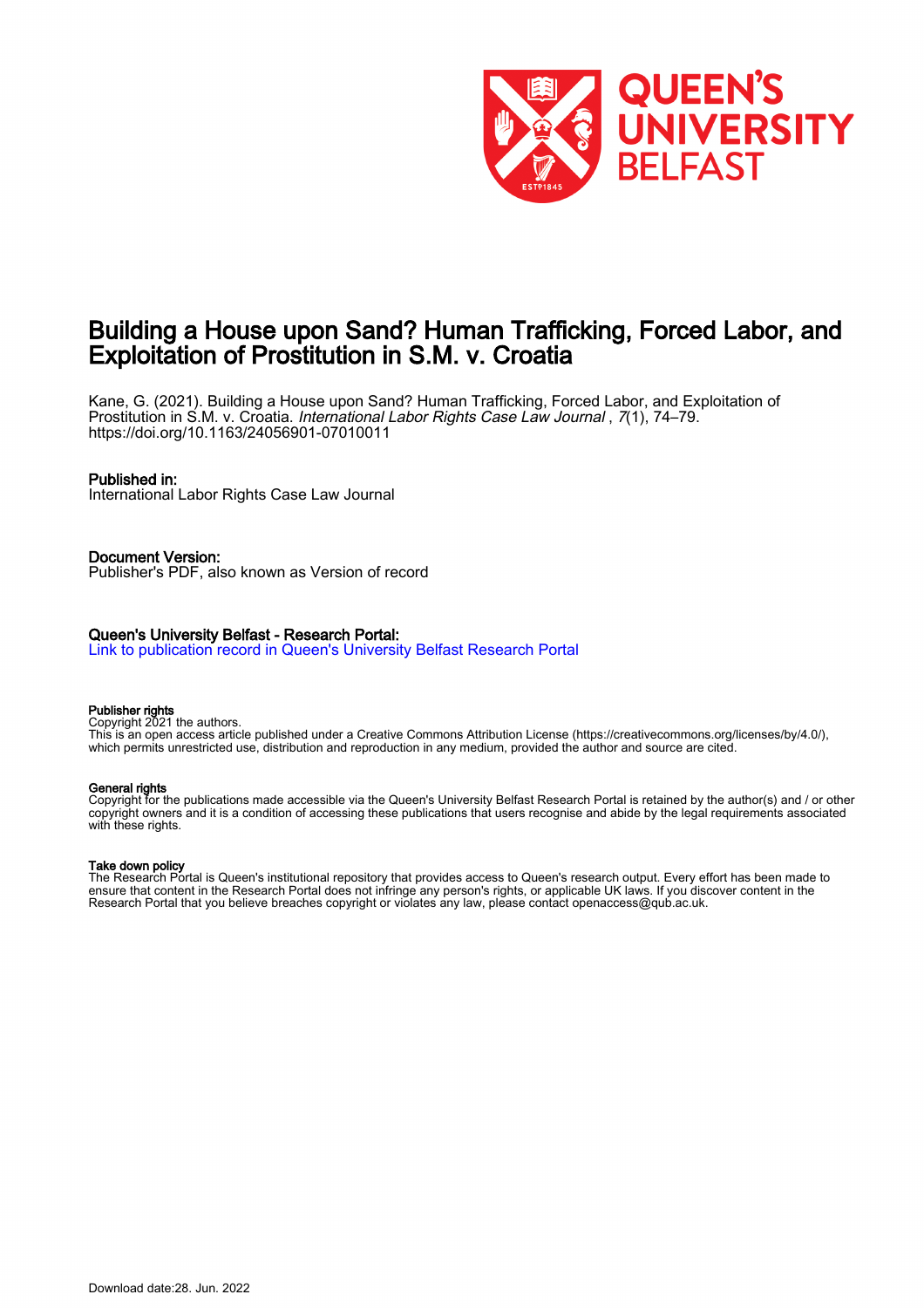

*Commentary*

∵

# **Building a House upon Sand? Human Trafficking, Forced Labor, and Exploitation of Prostitution in**

*S.M. v. Croatia*

*By Gillian Kane, PhD Candidate, School of Law, Queen's University, Belfast, Northern Ireland*

### **Introduction**

Agreement on the definition of human trafficking was reached in 2000 with the adoption of the Protocol to Prevent, Suppress and Punish Trafficking in Persons Especially Women and Children, supplementing the United Nations Convention against Transnational Organized Crime.[1](#page-1-0) The Convention defines trafficking in persons as

the recruitment, transportation, transfer, harbouring or receipt of persons, by means of the threat or use of force or other forms of coercion, of abduction, of fraud, of deception, of the abuse of power or of a position of vulnerability or of the giving or receiving of payments or benefits to achieve the consent of a person having control over another person, for the purpose of exploitation[.2](#page-1-1)

<span id="page-1-0"></span><sup>1</sup> Protocol to Prevent, Suppress and Punish Trafficking in Persons Especially Women and Children, supplementing the United Nations Convention against Transnational Organised Crime (adopted by ga Resolution 55/25 15 November 2000, entered into force 25 December 2003) unga Res 55/25 (Palermo Protocol).

<span id="page-1-1"></span><sup>2</sup> Ibid., Article 3. Exploitation is defined in a non-exhaustive list within Article 3. Moreover, further clarifications are made in Article  $3(b)$ –(d): where one of the means identified in Article 3(a) is used, consent is irrelevant; as far as children are concerned, only an act and a purpose are required to constitute trafficking.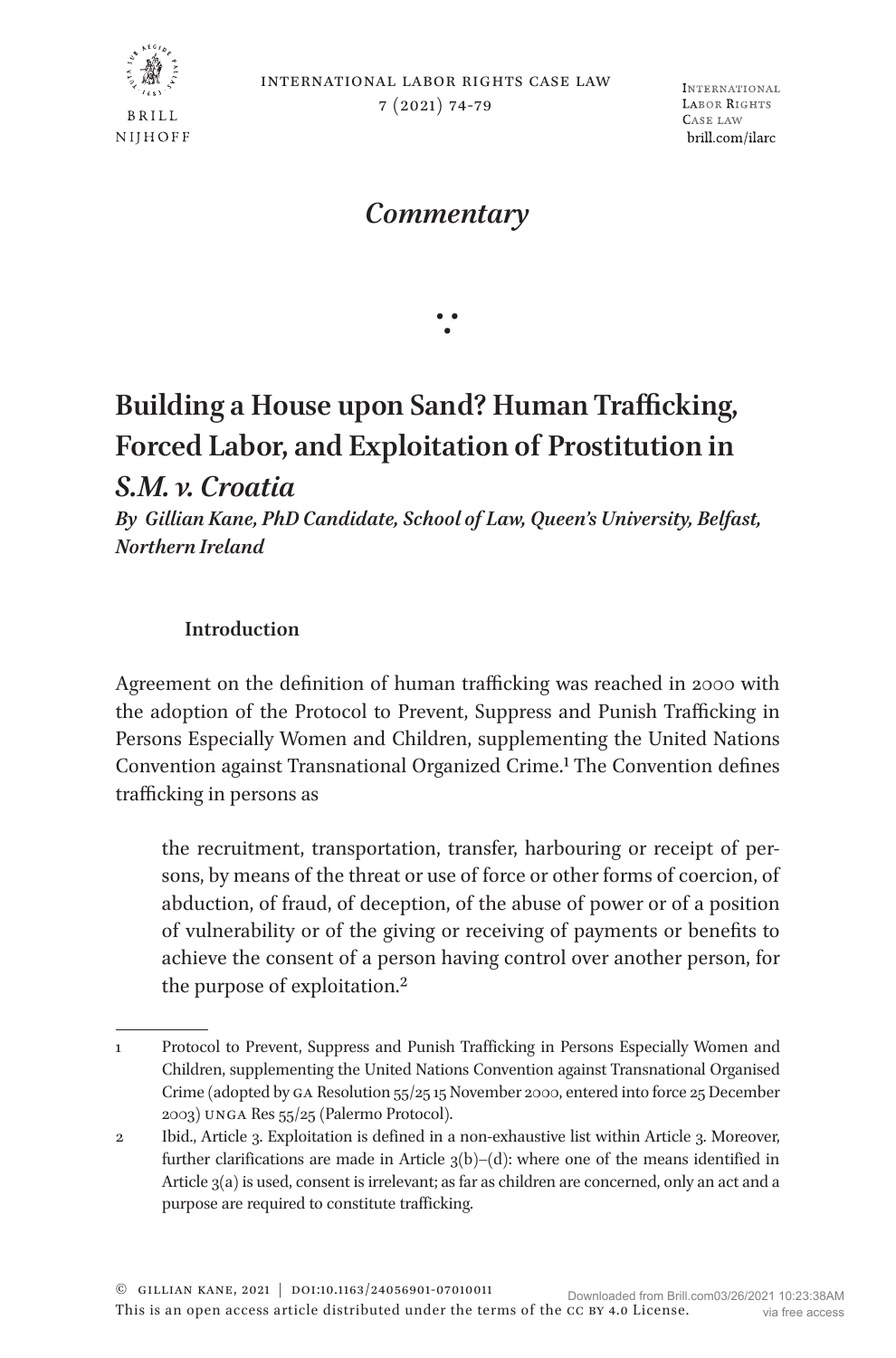The definition includes three elements that must be fulfilled for conduct to amount to human trafficking, namely, an act, a means, and a purpose.<sup>3</sup> Despite the apparent consensus, discussion has continued as to the definition's precise scope,<sup>4</sup> and the relationship between the concept of trafficking and related concepts, such as slavery, servitude, and forced labor.[5](#page-2-2) On the relationship between trafficking and forced labor, the International Labor Organization's (ilo) position is that "trafficking in persons for the purpose of exploitation is encompassed by the definition of forced or compulsory labor.["6](#page-2-3) Moreover, the 2014 Protocol to Convention No. 29 on Forced Labor explicitly requires efforts to combat trafficking for the purpose of forced labor[.7](#page-2-4) Notably, Stoyanova regards the ILO's position as an "erroneous" one.[8](#page-2-5) These differing positions demonstrate that consensus on the conceptual boundaries of each of the elements of trafficking has yet to be reached.

In *[S.M. v. Croatia](http://hudoc.echr.coe.int/eng?i=001-203503)*, the European Court of Human Rights' (ECtHR) Grand Chamber engaged anew with the discussion on trafficking and its conceptual proximity to or overlap with the terms in Article 4 of the European Convention on Human Rights (ECHR), namely, slavery, servitude, and forced labor. The issue centred upon whether Croatia had fulfilled its procedural obligations under Article 4, and the holding of the Court on this matter should not be overlooked[.9](#page-2-6) The focus in this article, however, is the Court's analysis of the material scope of Article 4, especially the place of trafficking within such material

<span id="page-2-0"></span><sup>3</sup> See, inter alia, ECtHR (Grand Chamber), *S.M. v. Croatia*, Application no. 60561/14, 25 June 2020, para. 114.

<span id="page-2-1"></span><sup>4</sup> See, for example, Vladislava Stoyanova, *Human Trafficking and Slavery Reconsidered* (cup 2017); Jean Allain, "No Effective Trafficking Definition Exists: Domestic Implementation of the Palermo Protocol," *Albany Government Law Review* 7 (2014): 111.

<span id="page-2-2"></span><sup>5</sup> See *Anti-Trafficking Review* 5 (Special Issue: Forced Labor and Human Trafficking): 2015.

<span id="page-2-3"></span><sup>6</sup> ilo, "Report on the Committee of Experts on the Application of Conventions and Recommendations" (Articles 19, 22, and 35 of the Constitution), Report III part IB (101st) Conference Session, Geneva 2012), paras. 297, 299.

<span id="page-2-4"></span><sup>7</sup> ilo, P029 – Protocol of 2014 to the Forced Labour Convention, 1930 (adopted 11 June 2014, entered into force 9 November 2016), Article 1(3).

<span id="page-2-5"></span><sup>8</sup> Vladislava Stoyanova, "The Grand Chamber Judgment in S.M. v. Croatia: Human Trafficking, Prostitution and the Definitional Scope of Article 4 ECHR," *Strasbourg Observers*, 3 July 2020, [https://strasbourgobservers.com/2020/07/03/the-grand-chamber-judgment-in-s](https://strasbourgobservers.com/2020/07/03/the-grand-chamber-judgment-in-s-m-v-croatia-human-trafficking-prostitution-and-the-definitional-scope-of-article-4-echr)[m-v-croatia-human-trafficking-prostitution-and-the-definitional-scope-of-article-4-echr](https://strasbourgobservers.com/2020/07/03/the-grand-chamber-judgment-in-s-m-v-croatia-human-trafficking-prostitution-and-the-definitional-scope-of-article-4-echr)  (accessed 13 September 2020).

<span id="page-2-6"></span><sup>9</sup> For further discussion, see Stoyanova, "The Grand Chamber Judgment in S.M. v. Croatia"; and Noemi Magugliani, "*S.M. v Croatia*: States' positive obligations, internal trafficking, and abuse of a position of vulnerability," 1 July 2020, Irish Centre for Human Rights, [https://](https://ichrgalway.wordpress.com/2020/07/01/s-m-v-croatia-states-positive-obligations-internal-trafficking-and-abuse-of-a-position-of-vulnerability) [ichrgalway.wordpress.com/2020/07/01/s-m-v-croatia-states-positive-obligations-internal](https://ichrgalway.wordpress.com/2020/07/01/s-m-v-croatia-states-positive-obligations-internal-trafficking-and-abuse-of-a-position-of-vulnerability)[trafficking-and-abuse-of-a-position-of-vulnerability](https://ichrgalway.wordpress.com/2020/07/01/s-m-v-croatia-states-positive-obligations-internal-trafficking-and-abuse-of-a-position-of-vulnerability) (accessed 28 September 2020).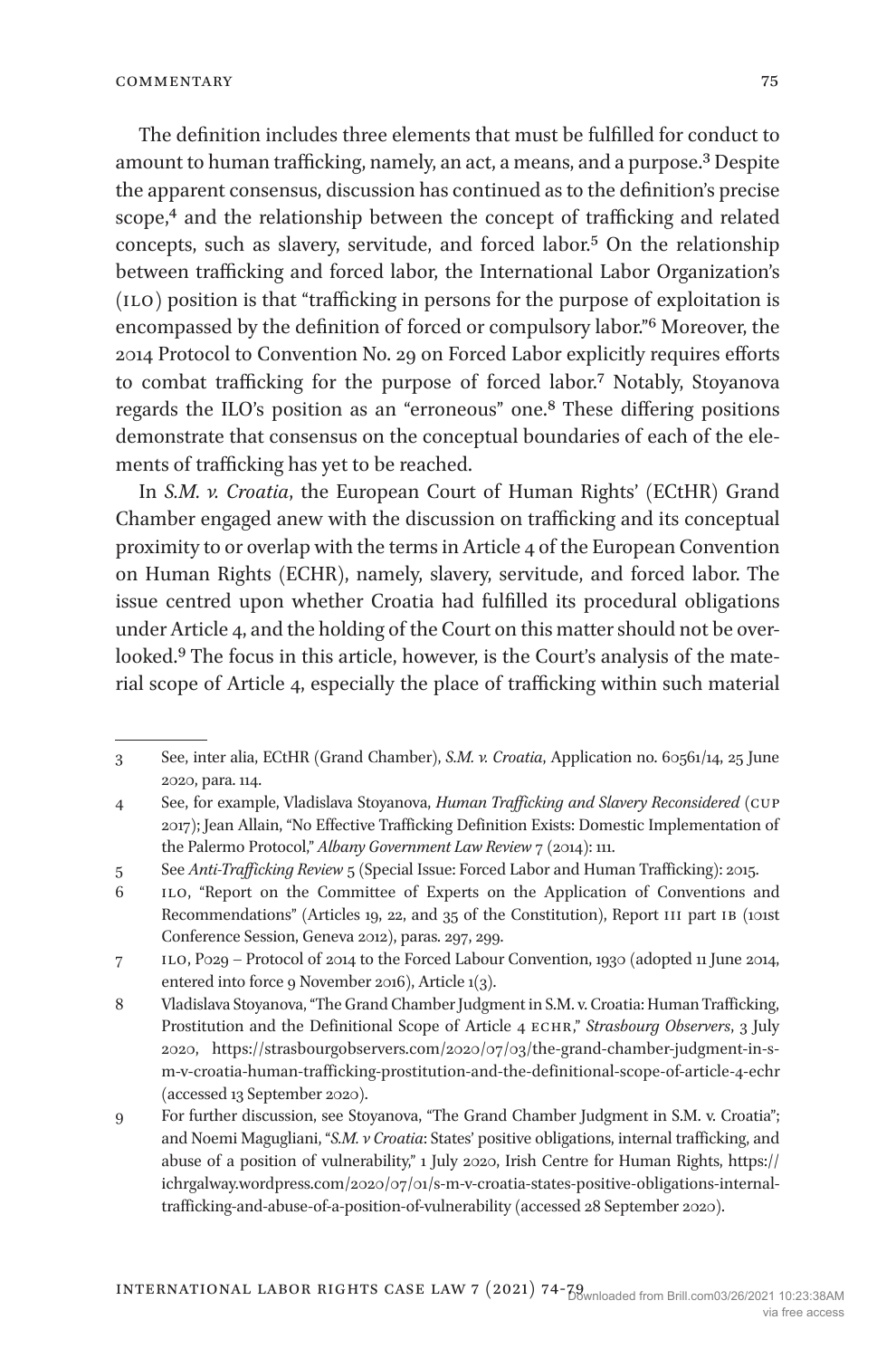**COMMENTARY** 

scope; the connection between trafficking and forced labor; and the relationship between exploitation of prostitution, forced labor, and trafficking.[10](#page-3-0) With previous case-law on trafficking and Article 4 having attracted criticism,<sup>[11](#page-3-1)</sup> the task faced by the Grand Chamber was to take a step in the direction of clarity. Although it has succeeded in doing this to an extent, the question is whether the clarity that has been achieved is being built on an unstable foundation.

#### **Analysis**

In *[S.M. v. Croatia](http://hudoc.echr.coe.int/eng?i=001-203503)*, the Grand Chamber reaffirmed that trafficking does indeed fall within the material scope of Article  $4^{12}$  noting "good reasons to accept" the assertion in *[Rantsev](http://hudoc.echr.coe.int/eng?i=001-96549)* that the global phenomenon of trafficking in human beings runs counter to the spirit and purpose of Article 4 and thus falls within the scope of the guarantees offered by that provision".[13](#page-3-3) Such reasoning is unsurprising, given the ECtHR's consistent reliance on the 'living instrument' doctrine.[14](#page-3-4) But, what constitutes human trafficking? On this, the Court asserted that "conduct may give rise to an issue of human trafficking under Article 4 … only if all the constituent elements … of the international definition of human trafficking are present.["15](#page-3-5) Accordingly, the decisive factor is whether conduct falls within the definition in the Palermo Protocol.[16](#page-3-6) A step in the direction of clarity, perhaps. However, the limits of such clarity become apparent when one recalls that debate continues as to the precise content of each element[.17](#page-3-7) Therefore, reaching agreement on whether conduct amounts to trafficking, and thus falls within the scope of Article 4, may be more complex than it first appears. In question is whether the pursuit of clarity in this area is futile when

<span id="page-3-0"></span><sup>10</sup> See 'Separate Opinion of Judge Koskelo' in ECtHR (First Section), *S.M. v. Croatia*, Application no. 60561/14, 19 July 2018, paras. 18ff.

<span id="page-3-1"></span><sup>11</sup> See, for example, Vladislava Stoyanova, "Dancing on the Borders of Article 4: Human Trafficking and the European Court of Human Rights in the Rantsev Case," *Netherlands Quarterly of Human Rights* 30, no. 2 (2012): 163.

<span id="page-3-2"></span><sup>12</sup> *S.M. v. Croatia* (Grand Chamber), para. 290.

<span id="page-3-3"></span><sup>13</sup> Ibid., para. 292.

<span id="page-3-4"></span><sup>14</sup> Ibid., first held in ECtHR, *Tyrer v. United Kingdom*, Application no. 5856/72, 25 April 1978.

<span id="page-3-5"></span><sup>15</sup> *S.M. v. Croatia* (Grand Chamber), para. 290.

<span id="page-3-6"></span><sup>16</sup> Palermo Protocol, Article 3.

<span id="page-3-7"></span><sup>17</sup> See, for example, Allain, "No Effective Trafficking Definition Exists: Domestic Implementation of the Palermo Protocol." Allain points to the inconsistencies with domestic interpretation and implementation of the trafficking definition. See also Stoyanova, *Human Trafficking and Slavery Reconsidered*, 32ff.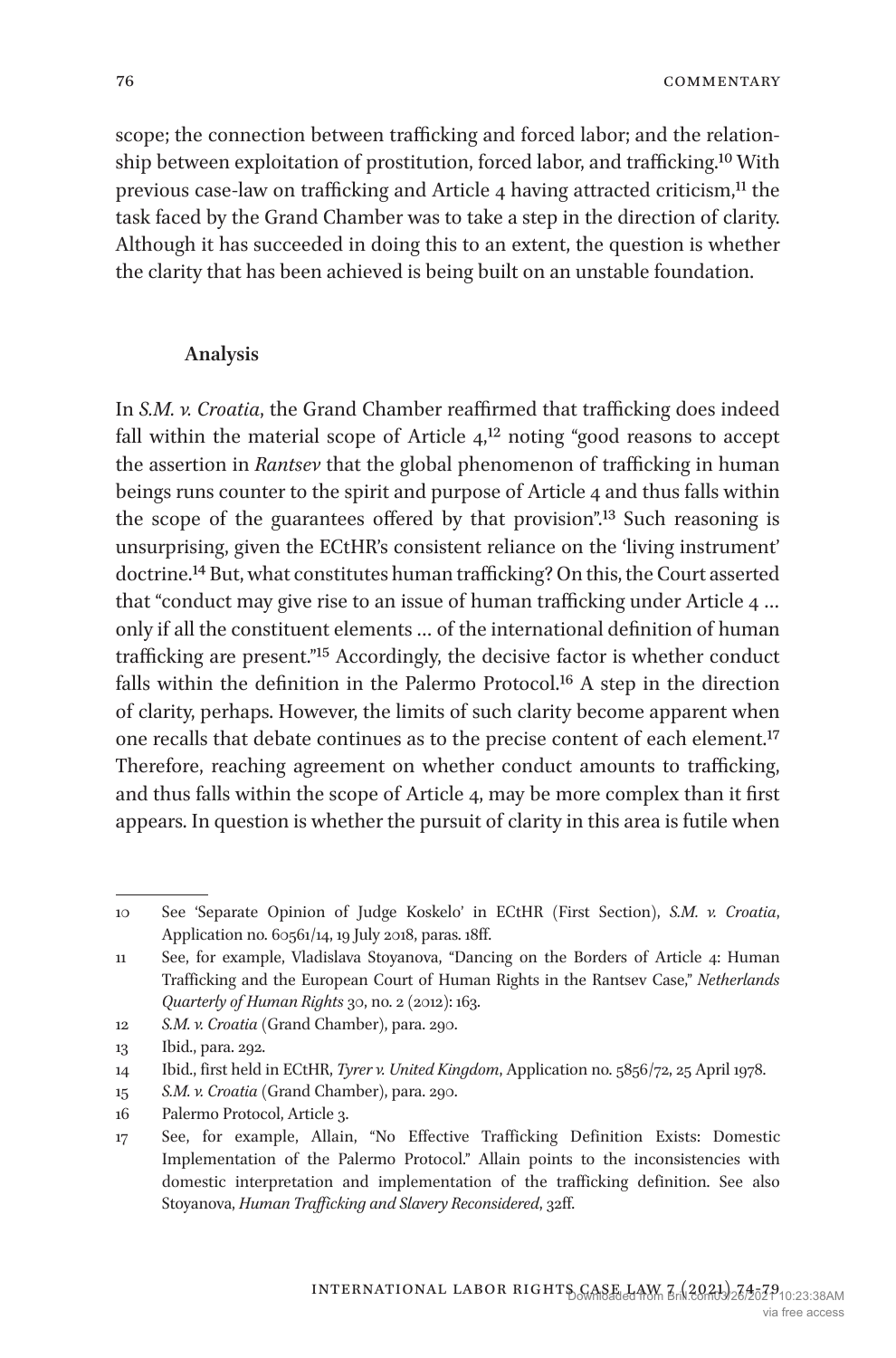meaningful consensus on the conceptual parameters of trafficking under the Palermo Protocol has not been established.

This issue may be illustrated further by the Grand Chamber's explanation on the relationship between trafficking and forced labor. As well as observing that "exploitation through work is one of the forms of exploitation covered by the definition of human trafficking," the Court referred to *[Chowdury and](http://hudoc.echr.coe.int/eng?i=001-172701
)  [Others v. Greece](http://hudoc.echr.coe.int/eng?i=001-172701
)*, in which the "intrinsic relationship" between human trafficking and forced labor was acknowledged.[18](#page-4-0) But what, precisely, is to be understood by this intrinsic relationship? The answer may very well differ according to how one views the content of each of the elements of human trafficking. Stoyanova asserts that though human trafficking "might be comparable" with the concepts in Article 4, "there is no convergence."[19](#page-4-1) Following such a position, a distinction would arguably *always* be drawn between human trafficking and forced labor. In contrast, the ILO's position, that trafficking "is encompassed by the definition of forced labor," suggests at least some overlap[.20](#page-4-2)

A similar issue is evident in the Court's reasoning on the "exploitation of prostitution" and its relationship with human trafficking and forced labor. Notably, the Chamber had held that both fell within the material scope of Article 4, raising questions about the distinction between the two concepts.<sup>21</sup> The Grand Chamber took a step away from confusion, explaining that the decisive factor as to whether prostitution falls within the scope of Article 4 is the presence of an element of coercion.[22](#page-4-4) This clarification is welcome but questions remain. Particularly puzzling is the conclusion that forced labor under Article 4 "aims to protect against instances of serious exploitation, such as forced prostitution, irrespective of whether, in the particular circumstances of a case, they are related to the specific human trafficking context."[23](#page-4-5) If the relationship between trafficking and forced labor is intrinsic, and if exploitation of prostitution must contain an element of coercion, it is unclear when precisely forced prostitution would not either be connected to the specific human trafficking context or amount to trafficking. The answer may differ depending on

<span id="page-4-0"></span><sup>18</sup> *S.M. v. Croatia* (Grand Chamber), para. 291, referring to ECtHR, *Chowdury and Others v. Greece*, Application no. 21884/15, 30 March 2017, para. 93.

<span id="page-4-1"></span><sup>19</sup> Stoyanova, "The Grand Chamber Judgment in S.M. v. Croatia".

<span id="page-4-2"></span><sup>20</sup> ilo, "Report on the Committee of Experts on the Application of Conventions and Recommendations," paras. 297, 299, referred to in *S.M. v. Croatia* (Grand Chamber), para. 145.

<span id="page-4-3"></span><sup>21</sup> *S.M. v. Croatia* (First Section), para. 54; Separate Opinion of Judge Koskelo, paras. 19ff.

<span id="page-4-4"></span><sup>22</sup> *S.M. v. Croatia* (Grand Chamber), paras. 298ff.

<span id="page-4-5"></span><sup>23</sup> Ibid., para. 300.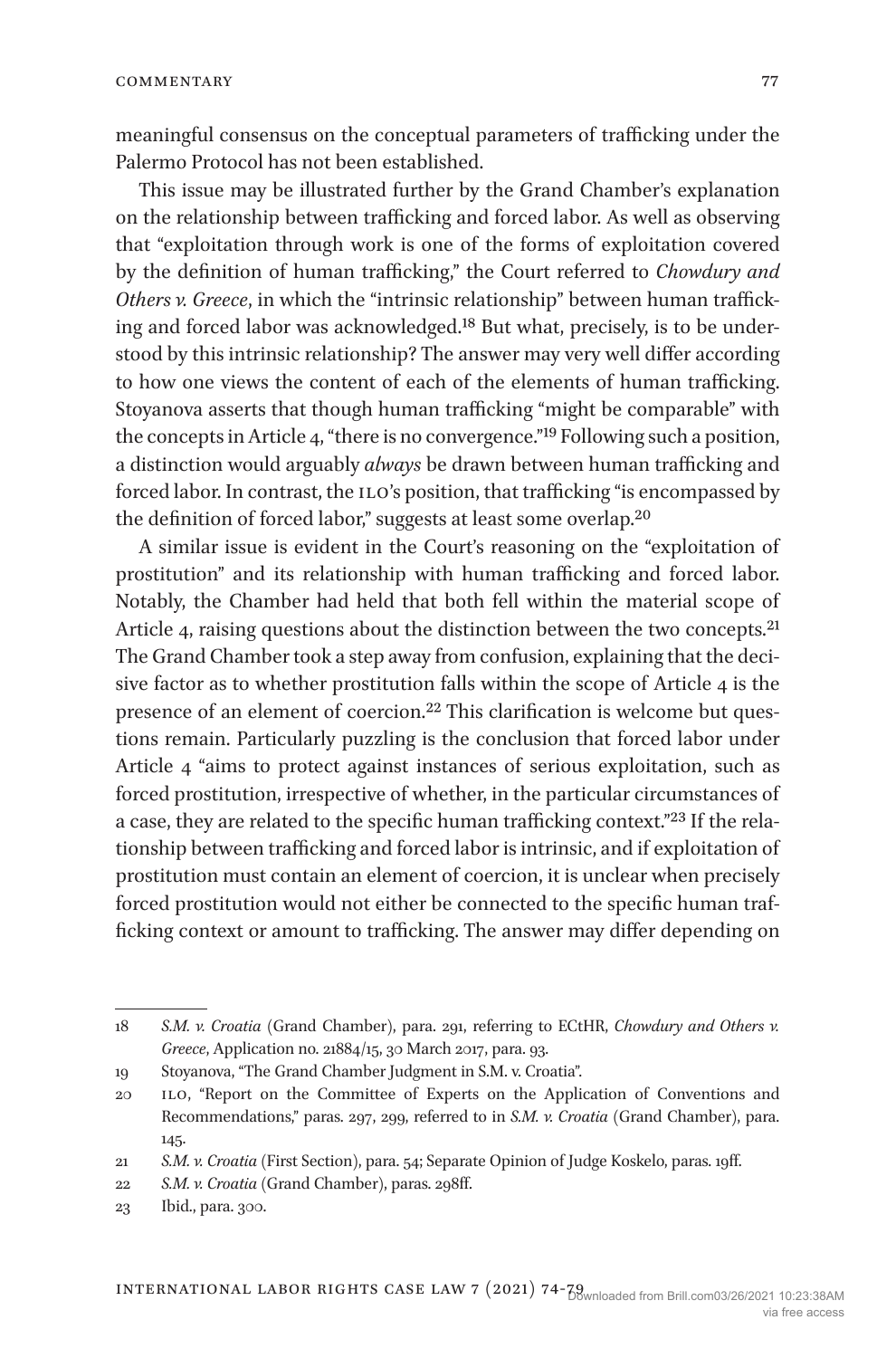**COMMENTARY** 

how one views the conceptual boundaries of trafficking. Arguably, the conclusions of the Grand Chamber, however helpful, require further scrutiny.

Beyond this, an additional aspect of the judgment warrants attention. Significantly, the Grand Chamber clarified that a transnational element is not required for conduct to amount to trafficking.<sup>24</sup> Relying primarily on an interpretation of the Council of Europe Convention on Action against Trafficking in Human Beings to reach this conclusion, the Court also referred to the Palermo Protocol, explicitly noting that "when read in conjunction with its parent instrument … the Protocol … proscribes trafficking irrespective of transnational element or the involvement of an organised criminal group.["25](#page-5-1) For those who assert that the Palermo definition does require a transnational and organized crime context, this assertion may be regrettable.<sup>26</sup> Nevertheless, the clarification provides certainty that under the echr, Article 4 protects those who experience exploitation amounting to trafficking within a purely domestic setting in the same manner as those who are trafficked in a transnational context.

#### **Practical Implications**

This analysis demonstrates that, despite the identified issues, in certain aspects of the *[S.M. v. Croatia](http://hudoc.echr.coe.int/eng?i=001-203503)* judgment positive steps have been taken toward clarity. Particularly helpful is the confirmation that the Palermo Protocol definition is decisive regarding whether conduct amounts to human trafficking and thus falls within the scope of Article  $4.27$  So, too, are the clarifications on the concept of "exploitation of prostitution," and the explicit acknowledgement that a transnational element is not required for conduct to amount to trafficking.[28](#page-5-4)

Nevertheless, although it is arguably now beyond doubt that trafficking falls within the scope of Article 4, uncertainties remain. What precisely is the nature of this intrinsic relationship between trafficking and the concepts

<span id="page-5-0"></span><sup>24</sup> Ibid., para. 296.

<span id="page-5-1"></span><sup>25</sup> Ibid., paras. 119, 162, 294–95. Council of Europe Convention on Action against Trafficking in Human Beings (adopted 16 May 2005, entered into force 1 February 2008) 197 CETS 1, Article 2.

<span id="page-5-2"></span><sup>26</sup> See Marika McAdam, "There's no human trafficking or migrant Smuggling without organised crime, the law says – and that matters," *OpenDemocracy*, 26 February 2020, [https://www.opendemocracy.net/en/beyond-trafficking-and-slavery/theres-no-human](https://www.opendemocracy.net/en/beyond-trafficking-and-slavery/theres-no-human-trafficking-or-migrant-smuggling-without-organised-crime-the-law-says-and-that-matters/)[trafficking-or-migrant-smuggling-without-organised-crime-the-law-says-and-that-matters/](https://www.opendemocracy.net/en/beyond-trafficking-and-slavery/theres-no-human-trafficking-or-migrant-smuggling-without-organised-crime-the-law-says-and-that-matters/)  (accessed 13 September 2020).

<span id="page-5-3"></span><sup>27</sup> *S.M. v. Croatia* (Grand Chamber), para. 303(ii).

<span id="page-5-4"></span><sup>28</sup> Ibid., paras. 298, 296, 303(ii).